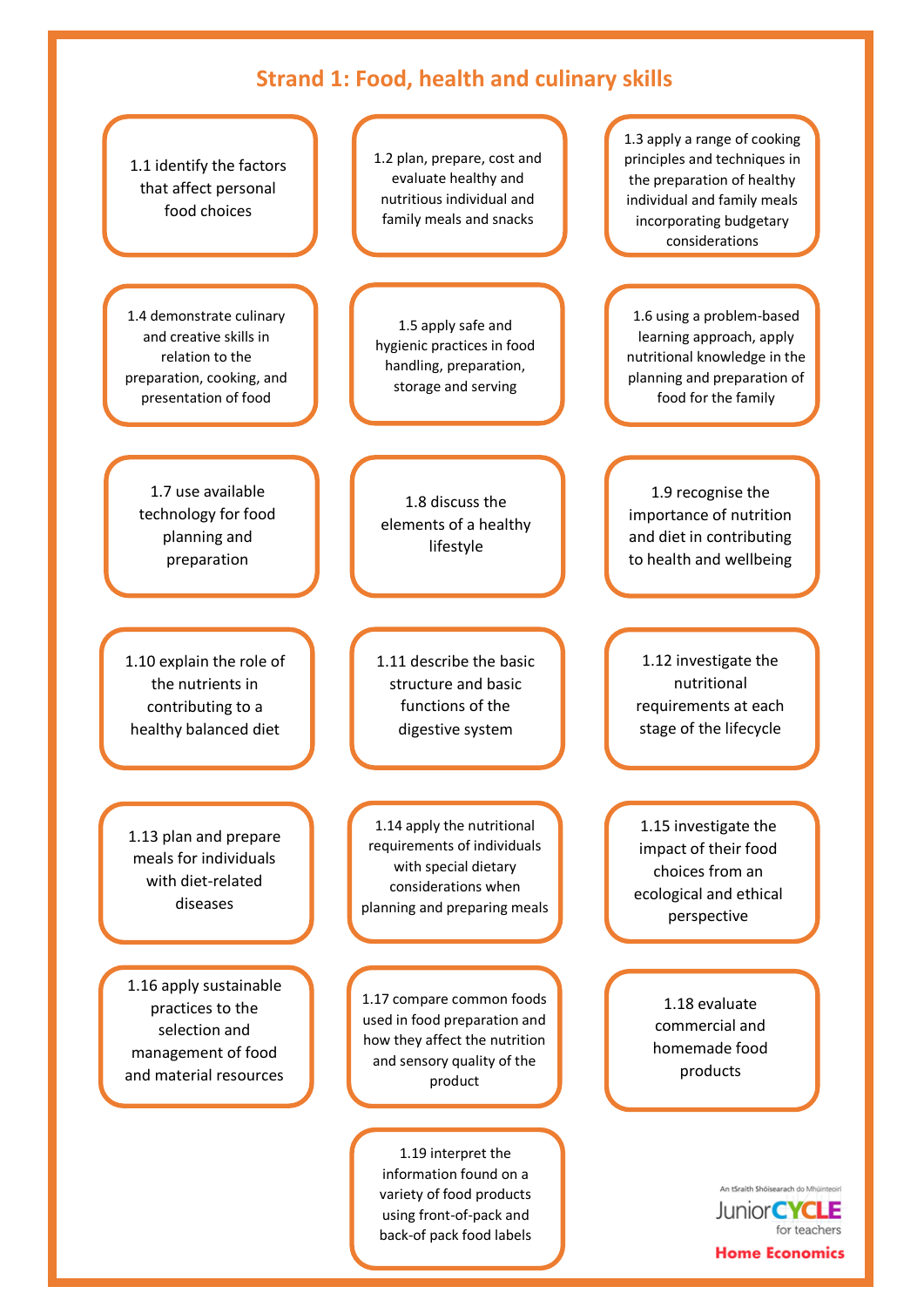## **Strand 2: Responsible family living**



Junior CYCLE for teachers **Home Economics** 

An tSraith Shóisearach do Mhúinteoirí